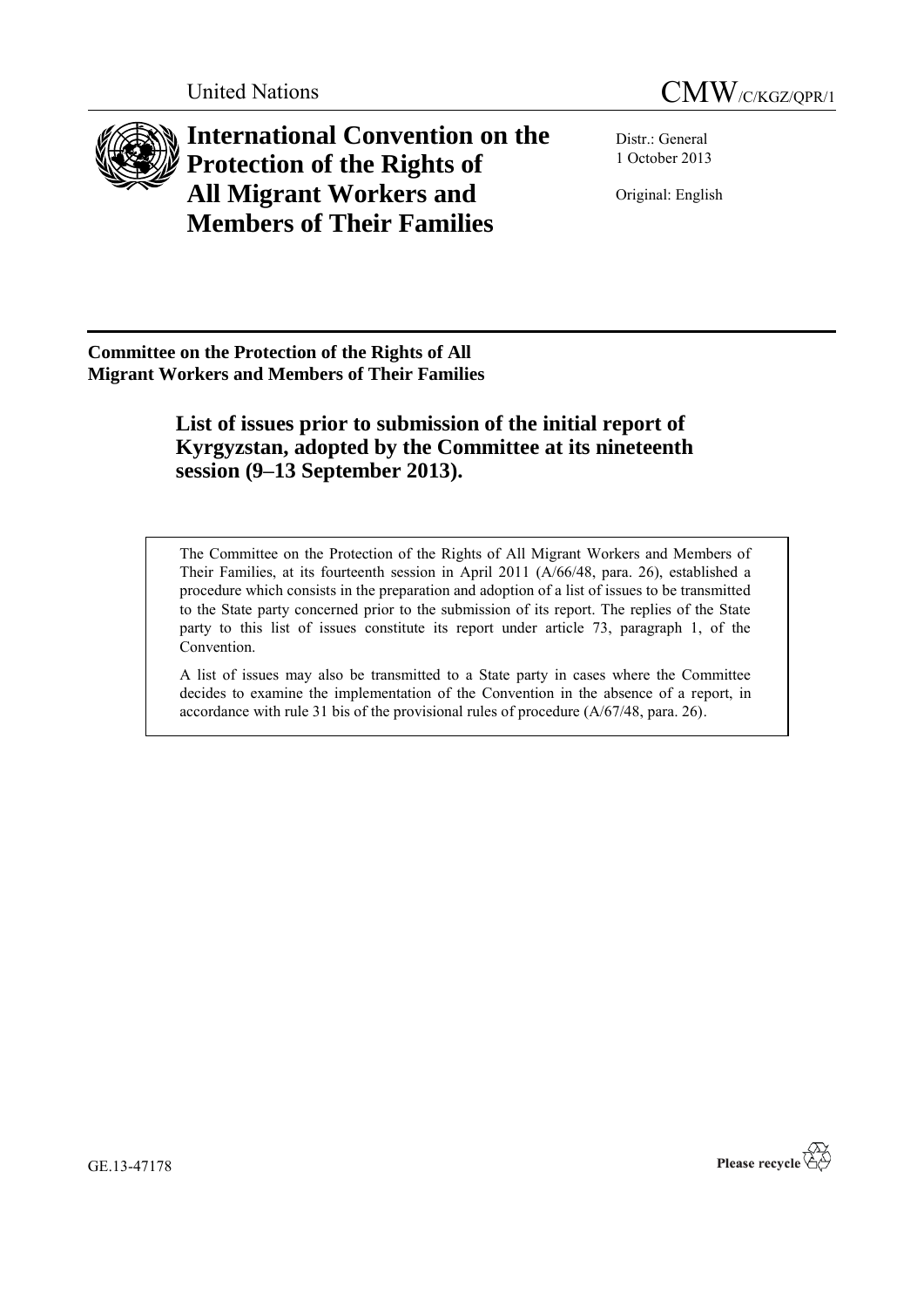# **I. General information**

1. Please provide information on the measures taken by the State party to harmonize its legislation with the provisions of the Convention.

2. Please provide information, including statistical data disaggregated by sex, age, nationality and migration status, on labour migration flows, including returns, and on other labour migration-related issues. Please also provide statistical data, or if precise data are not available then studies or estimates, on migrant workers in an irregular situation. Furthermore, please provide information on measures taken by the State party to establish a coherent and cross-comparable system of data collection on these issues.

3. Please provide information on national legislation on migration policies. Please also provide information on bilateral and multilateral agreements with other countries in the area of migration, in particular with the Russian Federation and Kazakhstan.

4. Please provide information on training programmes organized by the State party for public officials working in the area of labour migration at national and local levels, including border police officers, social workers, judges and prosecutors. Please also indicate any measures taken to disseminate the Convention throughout the State party.

5. Please indicate whether the State party has established a procedure to involve nongovernmental organizations (NGOs) in the implementation of the Convention and the preparation of the State party's periodic reports under article 73 of the Convention.

6. Please indicate whether the State party has taken any steps towards ratifying the International Labour Organization (ILO) Migrant Workers (Supplementary Provisions) Convention, 1975 (No. 143) and the ILO Domestic Workers Convention, 2011 (No. 189).

# **II. Information relating to the articles of the Convention**

### **A. General principles**

7. Please indicate whether the Convention has been directly applied by officials in the administration and/or invoked directly before the courts and whether the courts have applied it; if so, please give examples. Please also provide information on: (a) judicial and/or administrative mechanisms competent to examine and decide on complaints by migrant workers and members of their families, including workers in an irregular situation; (b) the complaints examined by such mechanisms since the date of entry into force of the Convention and their outcome; (c) any redress, including compensation, provided to victims of such violations; and (d) any measures taken to inform migrant workers and members of their families about the remedies available to them for violations of their rights.

## **B. Part II of the Convention**

### **Article 7**

8. Please provide detailed information on the measures taken to ensure that all migrant workers and members of their families within the State party's territory and/or subject to its jurisdiction enjoy the rights provided for in the Convention without any discrimination.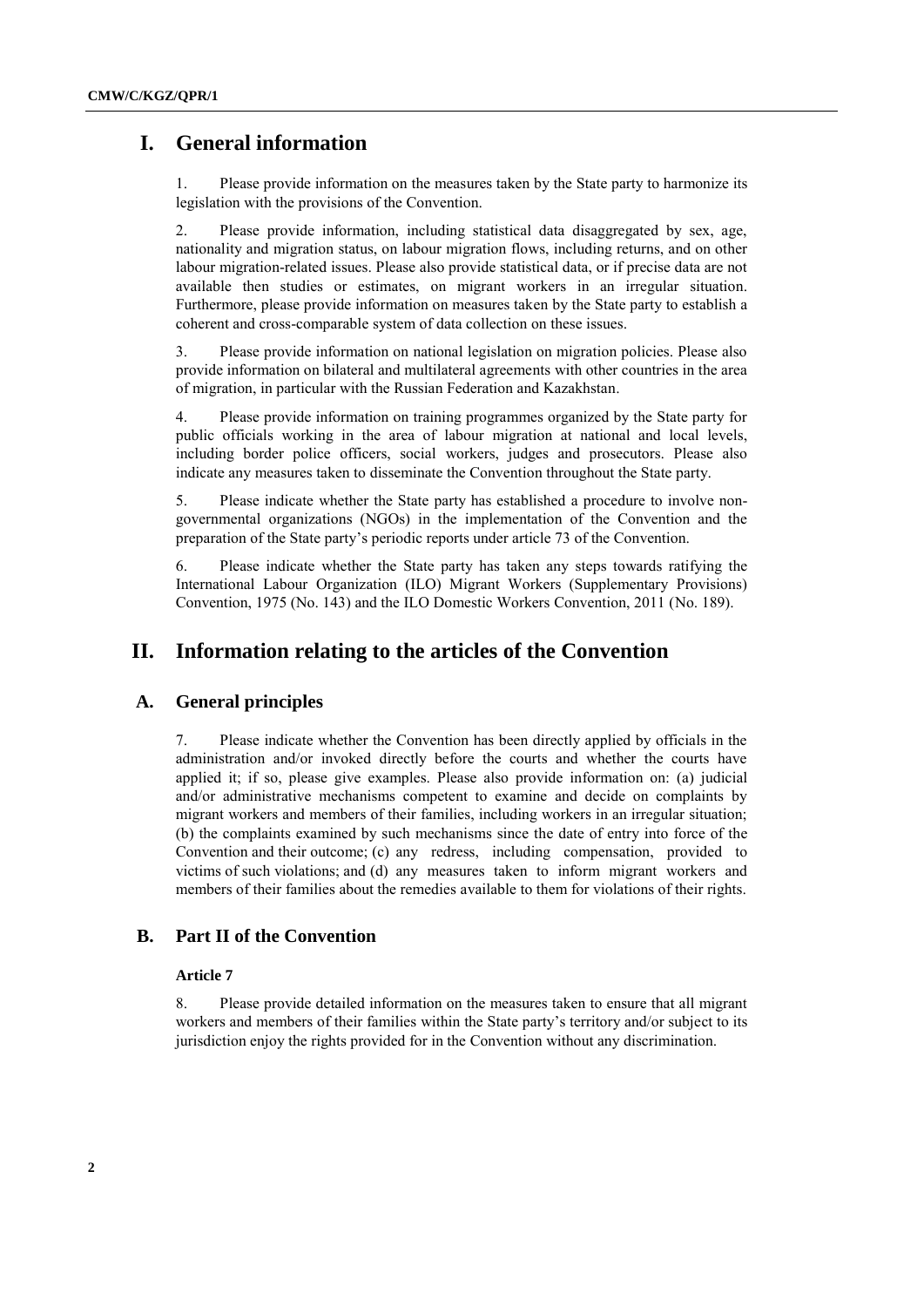## **C. Part III of the Convention**

#### **Articles 16 and 17**

9. Please provide information on detention centres and conditions of detention for migrant workers, including details on whether: (a) persons detained for immigration reasons are ensured detention that is separated from convicted persons; (b) children and women in immigration detention are in gender- and age-appropriate conditions, including separation from adults or male detainees who are not family members; (c) women detainees are supervised by female personnel; and (d) where possible and appropriate, family-friendly facilities are provided.

10. Please provide details on any measures the State party has taken regarding alternative measures to detention. Please also provide information on measures taken to ensure due process during arrest and detention, including access to a lawyer, interpreter, consular and diplomatic authorities and adequate access to medical care.

#### **Articles 18 and 22**

11. Please provide information on measures taken to ensure that in criminal and administrative proceedings, including expulsion proceedings, migrant workers and members of their families, in particular those in an irregular situation, are provided with legal assistance and interpretation, as necessary, and that they have access to information in a language they understand.

12. Please provide information on measures taken to ensure that: (a) migrant workers and members of their families are only expelled from the territory of the State party pursuant to a decision taken by a competent authority following a procedure established by law and in conformity with the Convention, and that this decision can be reviewed on appeal; and (b) pending such appeal, the person concerned has the right to seek a stay of the decision of expulsion.

## **Article 23**

13. Please provide details on the consular services provided by the State party for Kyrgyz migrant workers abroad, including those in an irregular situation. Please indicate whether legal assistance is provided, including in detention and/or deportation cases.

14. Please indicate whether migrant workers and members of their families in the State party can have recourse to the protection and assistance of the consular or diplomatic authorities of their State of origin whenever the rights recognized in the Convention are impaired, in particular in cases of arrest, detention and expulsion.

#### **Article 25**

15. Please provide detailed information on the measures taken to ensure in practice the right of equality of treatment of migrant workers, particularly migrant women, in agricultural and domestic employment and to ensure that the employment conditions of migrant workers in agricultural and domestic employment are effectively monitored. What legal and labour protection and enforcement mechanisms are in place to ensure that migrant workers, including in the agricultural and domestic work sectors, enjoy treatment not less favourable than that which applies to Kyrgyz nationals in respect of remuneration and conditions of work?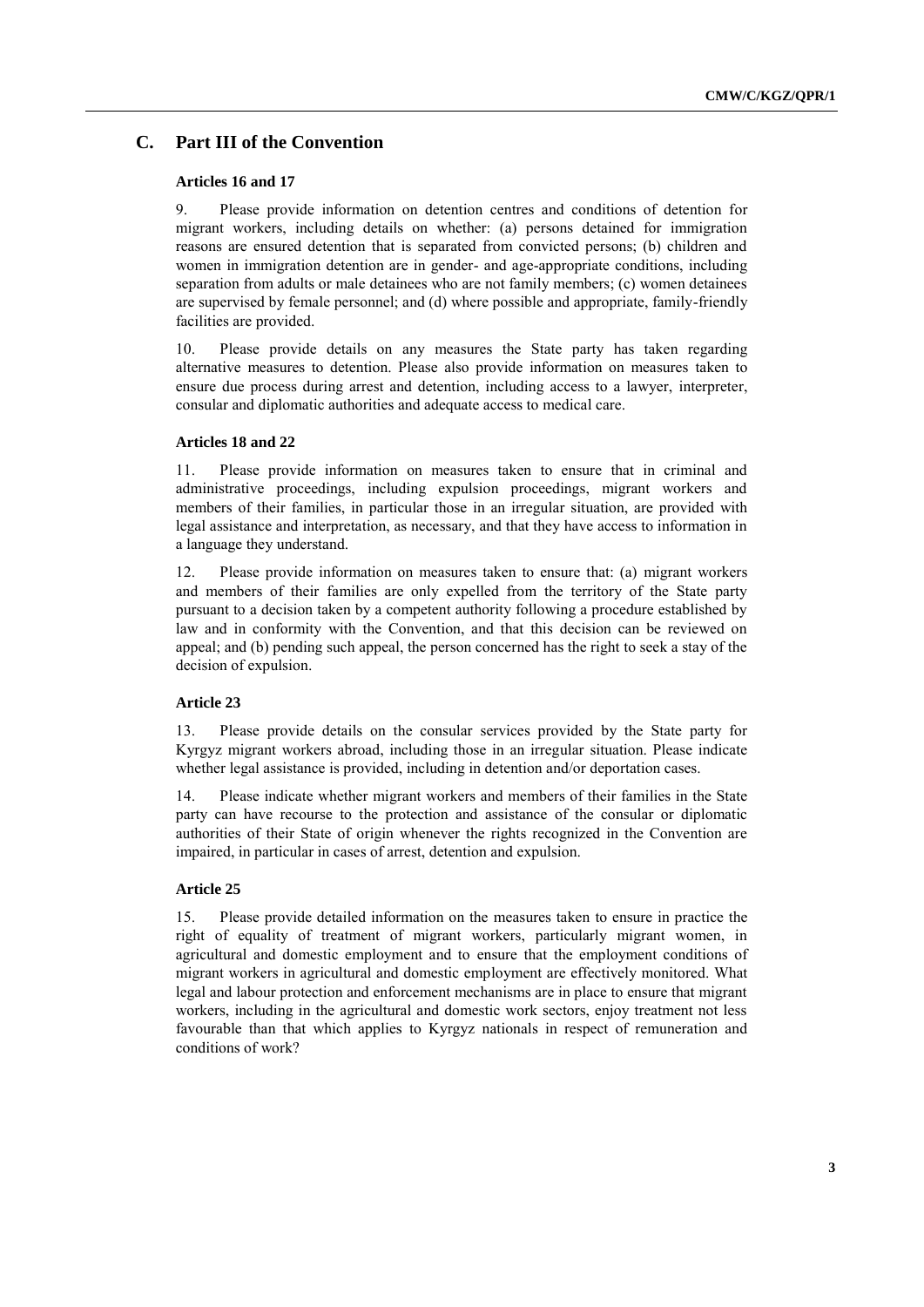#### **Article 28**

16. Please provide detailed information on the measures taken by the State party to ensure, in law and in practice, that all migrant workers and members of their families have adequate access to basic services including urgent medical care.

#### **Article 30**

17. Please provide detailed information on what measures are planned in order to ensure that the children of migrant workers have full access to education, regardless of their migration status. In doing so, please also indicate whether these children are provided with education in their mother tongue.

### **Article 32**

18. Please provide information on measures taken by the State party to ensure that during and upon termination of their stay in the State party, migrant workers and members of their families have the right to transfer their earnings and savings and, in accordance with the applicable legislation, their personal effects and belongings. Please provide additional information on the measures taken to facilitate the transfer of these private funds, particularly to reduce the cost of these transactions.

## **D. Part IV of the Convention**

### **Article 40**

19. Please provide information on the measures taken, including legislative amendments, to guarantee migrant workers and members of their families the right to form and be part of the leadership of associations and trade unions.

#### **Article 41**

20. Please provide information on the measures taken by the State party to review its legal framework to facilitate the exercise of voting rights by Kyrgyz migrant workers residing abroad.

### **Article 42**

21. Please provide information on any measures taken by the State party to establish procedures or institutions for taking into account, with freely chosen representatives, the special needs, aspirations and obligations of migrant workers and members of their families both in States of origin and in States of employment.

#### **Article 43**

22. Please provide information on measures, including legislative measures, taken to ensure that migrant workers enjoy equality of treatment with Kyrgyz nationals in relation to access to educational and/or vocational institutions and services as well as housing and cultural life.

#### **Articles 49, 51 and 52**

23. Please provide information on measures taken to facilitate the procedure of temporary residence in the State party for migrant workers and to ensure the realization of the rights enshrined in articles 49, 51 and 52 of the Convention. Please also describe the conditions that must be met in order for a residence permit to be granted to members of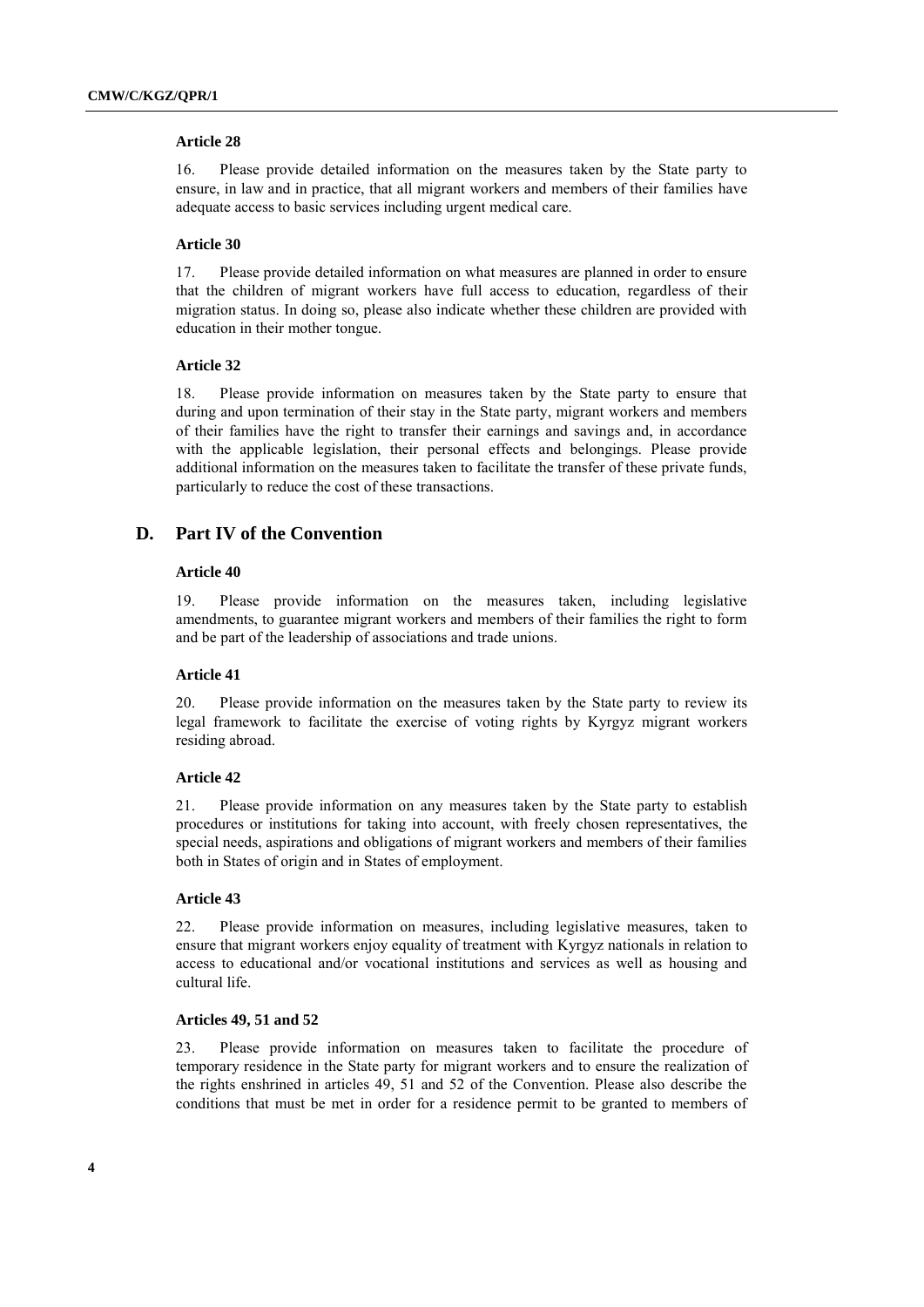migrant workers' families, and the implementation of legislation and rules on family reunification.

### **Article 54**

24. Please provide information on measures taken to ensure that migrant workers enjoy equality of treatment with nationals in respect of protection from dismissal, unemployment benefits, access to public work schemes intended to combat unemployment and access to alternative employment in the event of loss of work or termination of other remunerated activity.

## **D. Part V of the Convention**

#### **Article 58**

25. Please provide information on any steps taken to improve the situation of frontier workers and to include a definition of frontier workers in national legislation, as well as on specific provisions related to the protection of their rights.

#### **Article 59**

26. Please provide information on the measures taken by the State party to ensure that seasonal workers enjoy equality of treatment with national workers, particularly in respect of remuneration and conditions of work, and that the relevant authorities systematically monitor employers' compliance with the relevant international standards.

## **E. Part VI of the Convention**

#### **Articles 64–68**

27. Please indicate whether the State party has undertaken appropriate consultation and cooperation with a view to promoting sound, equitable and humane conditions in connection with international migration of workers and members of their families; if so, please provide detailed information.

28. Please indicate the measures taken by the State party to combat the trafficking and smuggling of migrants, in particular women and children, including by effectively detecting the illegal or clandestine movement of migrant workers and members of their families, systematically compiling disaggregated data and bringing perpetrators of trafficking and smuggling of migrants to justice. In doing so, please provide detailed information on the number of reported cases of trafficking and smuggling of migrants, investigations, prosecutions, and the sentences imposed on perpetrators. Please provide information on the measures taken by the State party to adopt specific legislation and policies to combat trafficking in persons, in accordance with the Protocol to Prevent, Suppress and Punish Trafficking in Persons, Especially Women and Children, supplementing the United Nations Convention against Transnational Organized Crime of 2000 (Palermo Protocol).

29. Please indicate whether the State party plans to develop and implement a national public policy to address the problem of trafficking in persons, and provide information on any programmes to assist, support and repatriate victims of trafficking. Please also indicate whether the State party has set up special shelters for these victims and if so, provide relevant details.